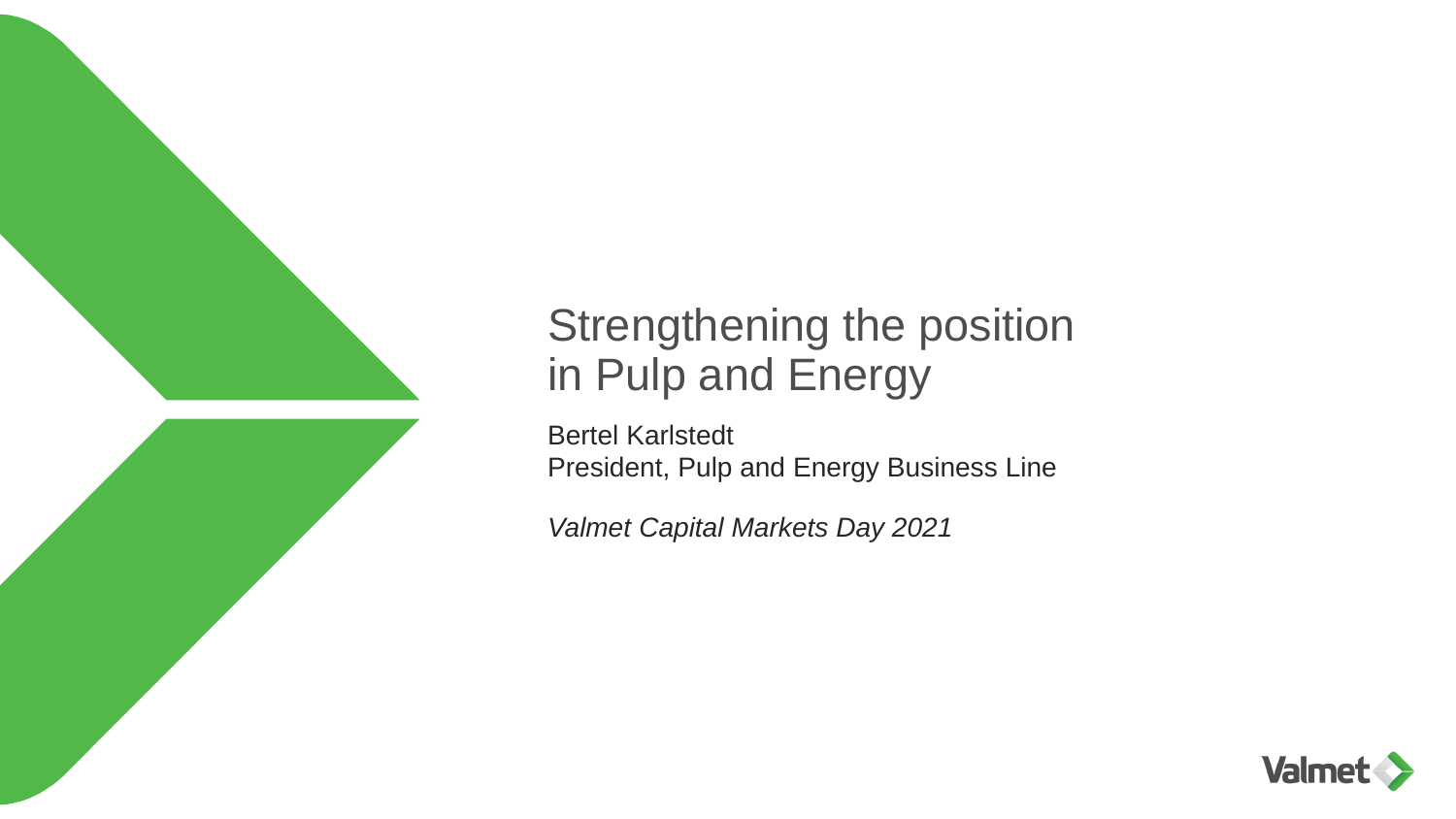# Pulp and Energy business line offering Leading global technology supplier



### **Pulp**

- Chemical pulp mill
	- Woodhandling
	- Cooking and fiberline
	- Pulp drying and baling
	- Chemical recovery
- **Mechanical pulping**
- Fiberboard defibrator systems
- Industrial Internet and remote support

#### **Biomass conversion**

- Pretreatment for bioethanol production
- Black pellets
- **Lignin extraction**



### **Energy**

Technology for biomass and municipal and industrial residual waste

- Fluidized bed boilers
- Modular power plants
- **Gasification**
- Pyrolysis process
- Industrial Internet and remote support

### **Emission control**

- Power plant flue gas cleaning
- Flue gas heat recovery
- NOx control
- Marine scrubbers

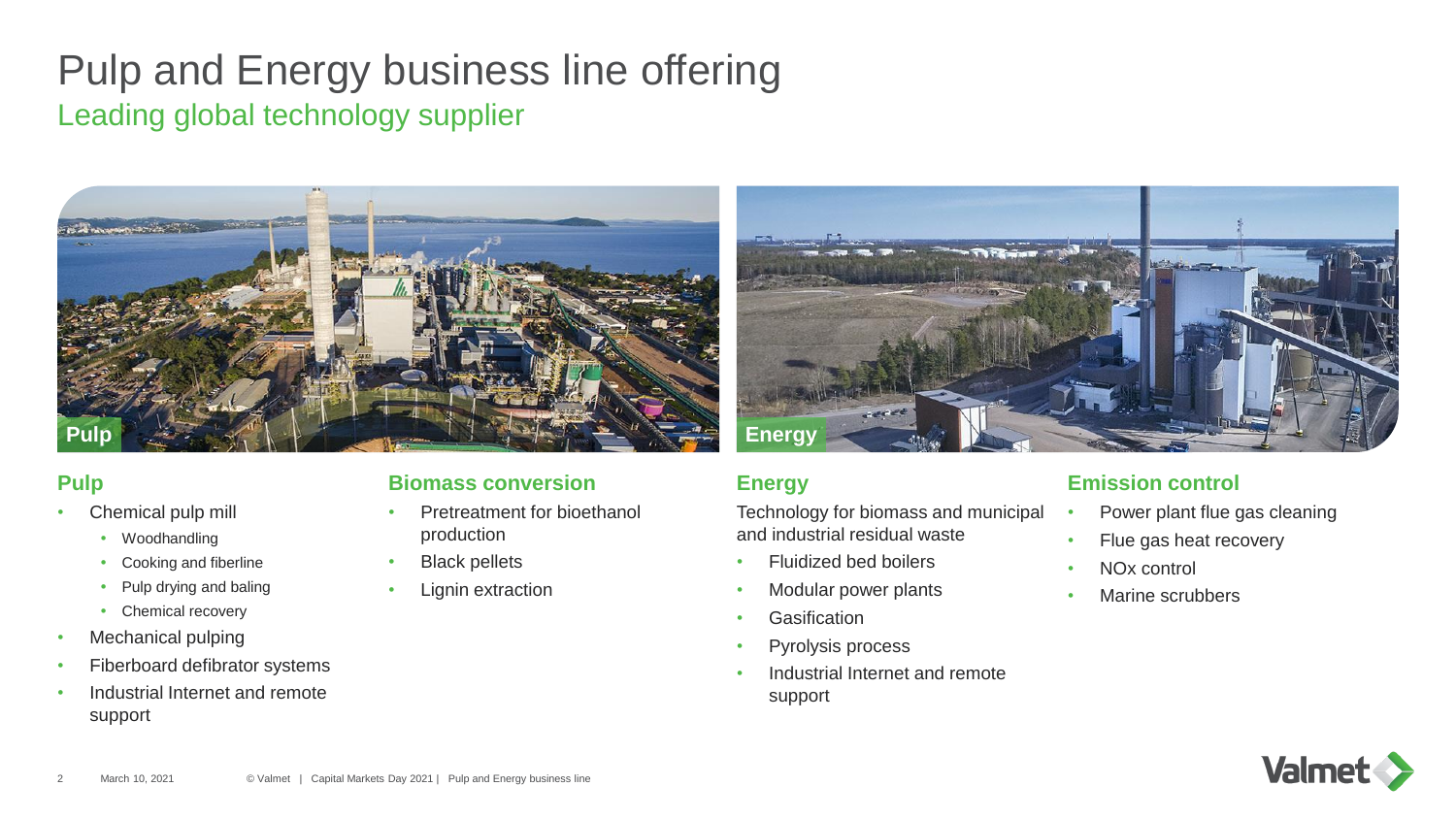# Pulp and Energy Key figures at a glance



**Net Sales**





| <b>Capacity costs</b> | 2015 | 2020 |
|-----------------------|------|------|
| EUR million           | 218  | 196  |
| % of net sales        | 24%  | 20%  |

|               | <b>Market</b><br>position | <b>Market</b><br>share | <b>Estimated</b><br>market size | Long-term<br>end market<br>growth |
|---------------|---------------------------|------------------------|---------------------------------|-----------------------------------|
| <b>Pulp</b>   | $#1 - 2$                  | ~145%                  | <b>EUR 1.5 bn</b>               | $\sim$ 1%                         |
| <b>Energy</b> | $#1 - 3$                  | $~20\%$                | EUR 2 bn                        | $\sim$ 1%                         |

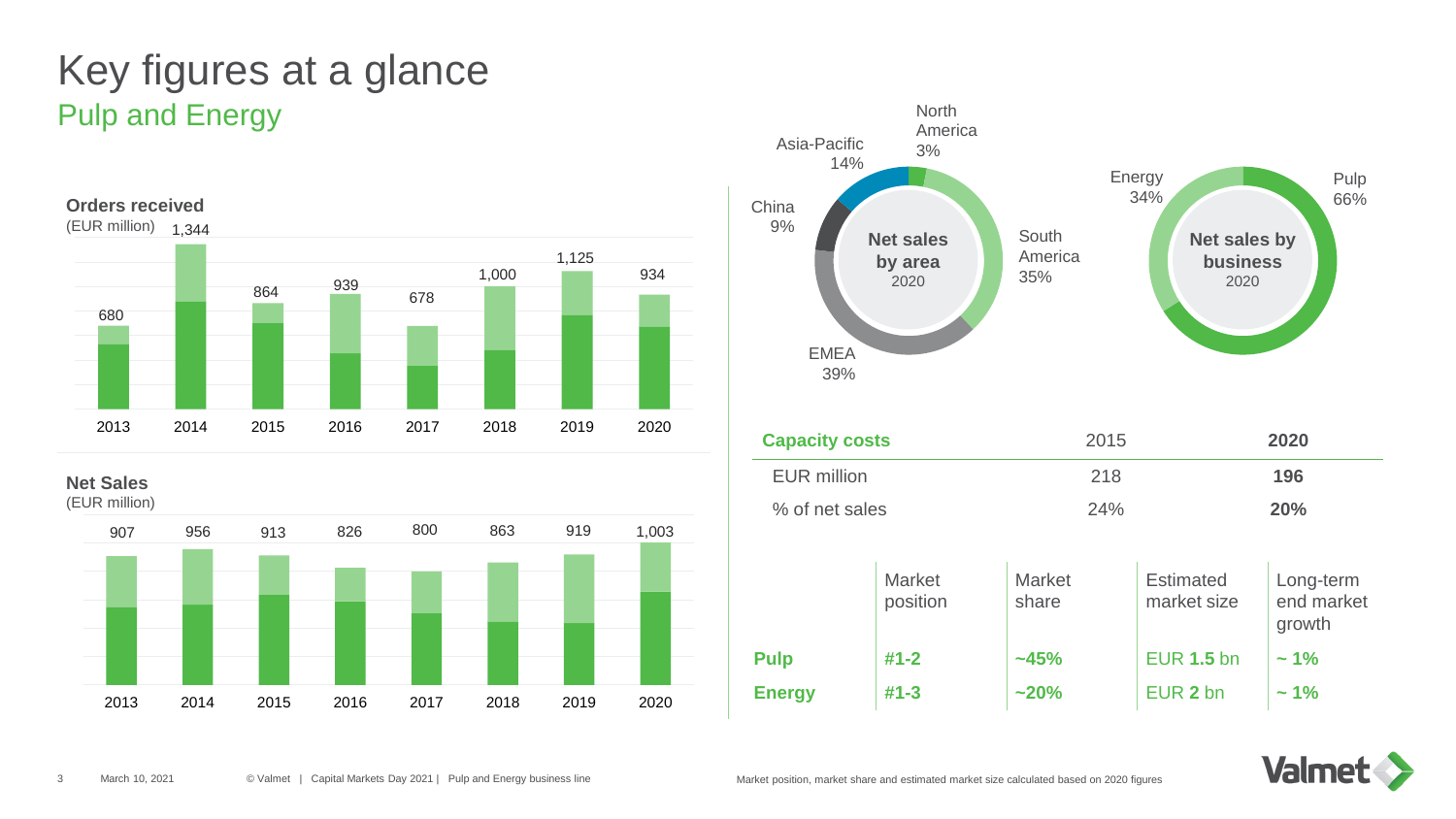# Pulp market drivers and outlook

### Active market in pulp continues

### **Market drivers**

- Growing demand for sustainable packaging, tissue, hygiene products and textiles
- Increasing environmental awareness and stricter regulations
- Fiber-based plastic replacement
- Demand for second generation bioethanol

### **Outlook**

- Very active investment cycle continues
	- Majority of new mega mills coming to South America and some to Asia
	- Demand for northern softwood driving investments in Nordics
	- Smaller investments continue stable development
- Textile recycling and sustainable fiber-based textiles provide new business opportunities





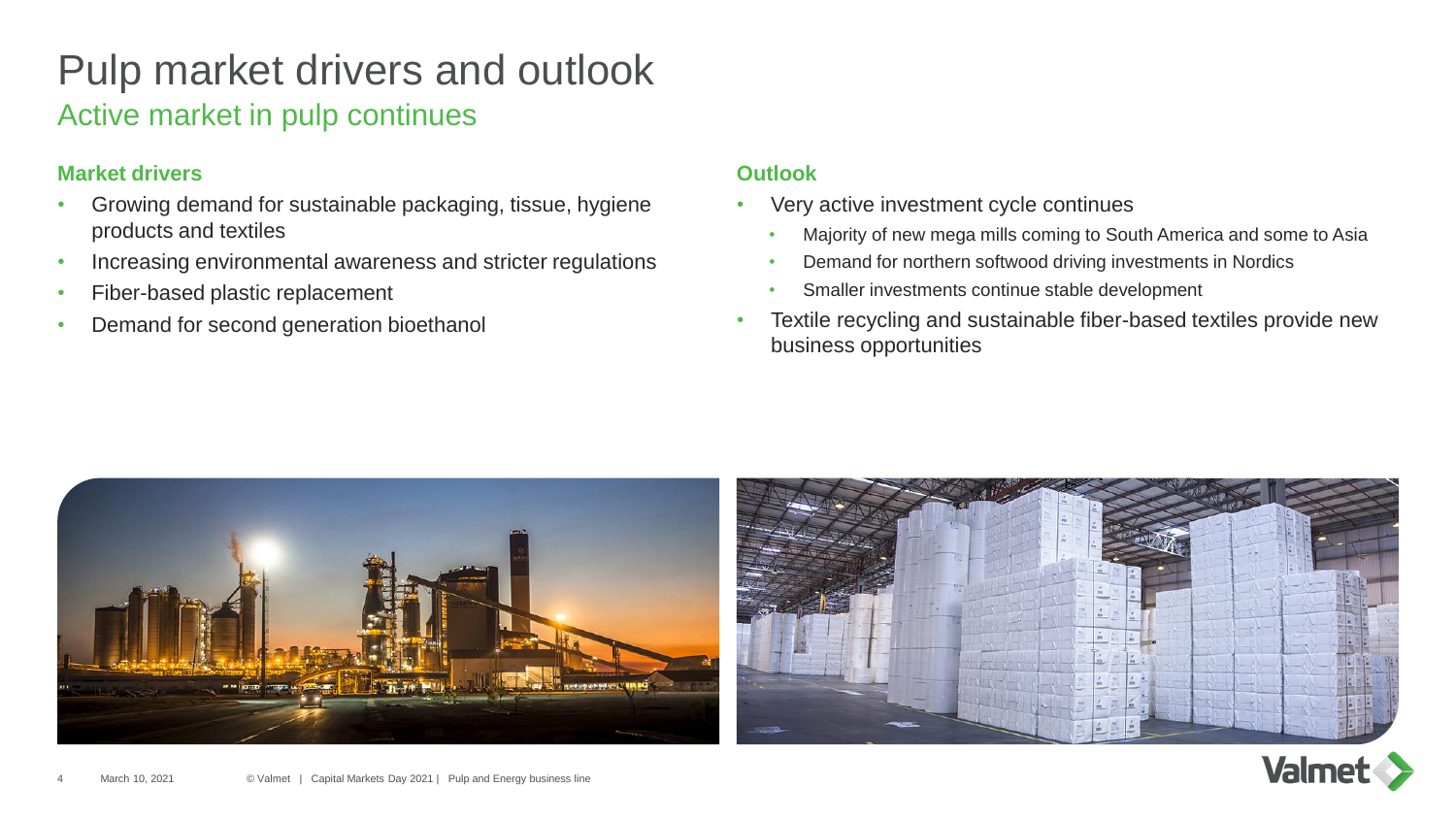# Energy market drivers and outlook

### Energy transformation continues

### **Market drivers**

- Decarbonization in energy production
- Biomass and residual waste used in heat and process steam production
- Tightening air emissions legislation and stricter directives

#### **Outlook**

- Modernization of aging thermal power plants
- Pulp and paper and other process industries investing in renewables-based steam production
- Air emission control needed both for new and existing plants to meet tightening emission limits
- COVID-19 has affected the markets and caused delays especially in the marine segment





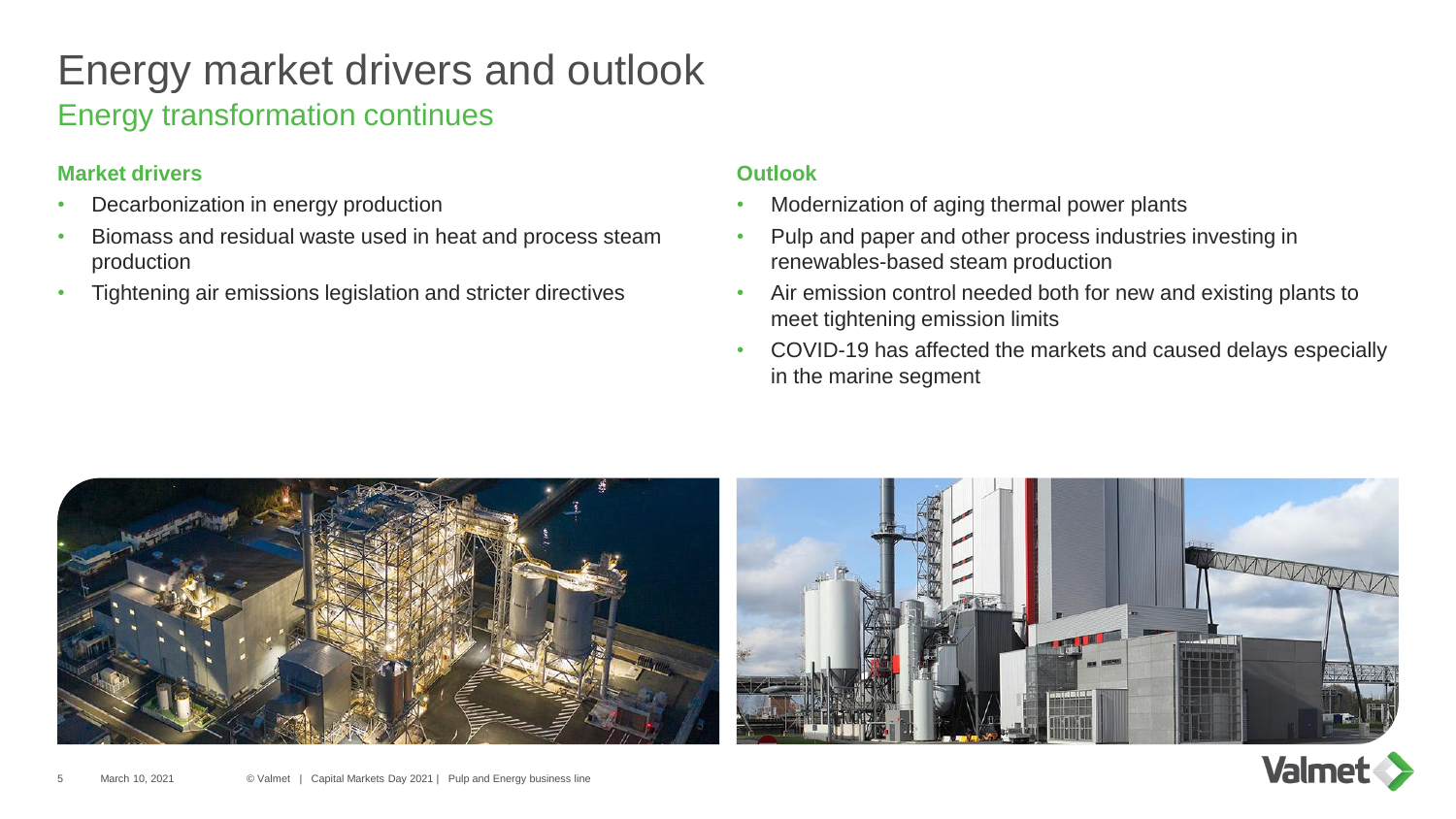## Success through extensive offering and cooperation Must-win #1 – Customer

### Recent development

- Good orders received volume and improvement in market share
- Successful cooperation with the other business lines in customer projects and Valmet Industrial Internet (VII) implementation
- Efficiently serving customer needs locally

### Next steps and development actions

 Further improve market share in pulp and energy businesses

# **Customer** Technology Process People

### **HOFOR fuel handling and biomass boiler, Denmark**



- A key development in reaching the carbon neutrality target of the City of Copenhagen
- Biomass-fired boiler plant optimized for district heating with capacity of 415 MW and 150 MW of power
- Biomass storage and conveyor systems

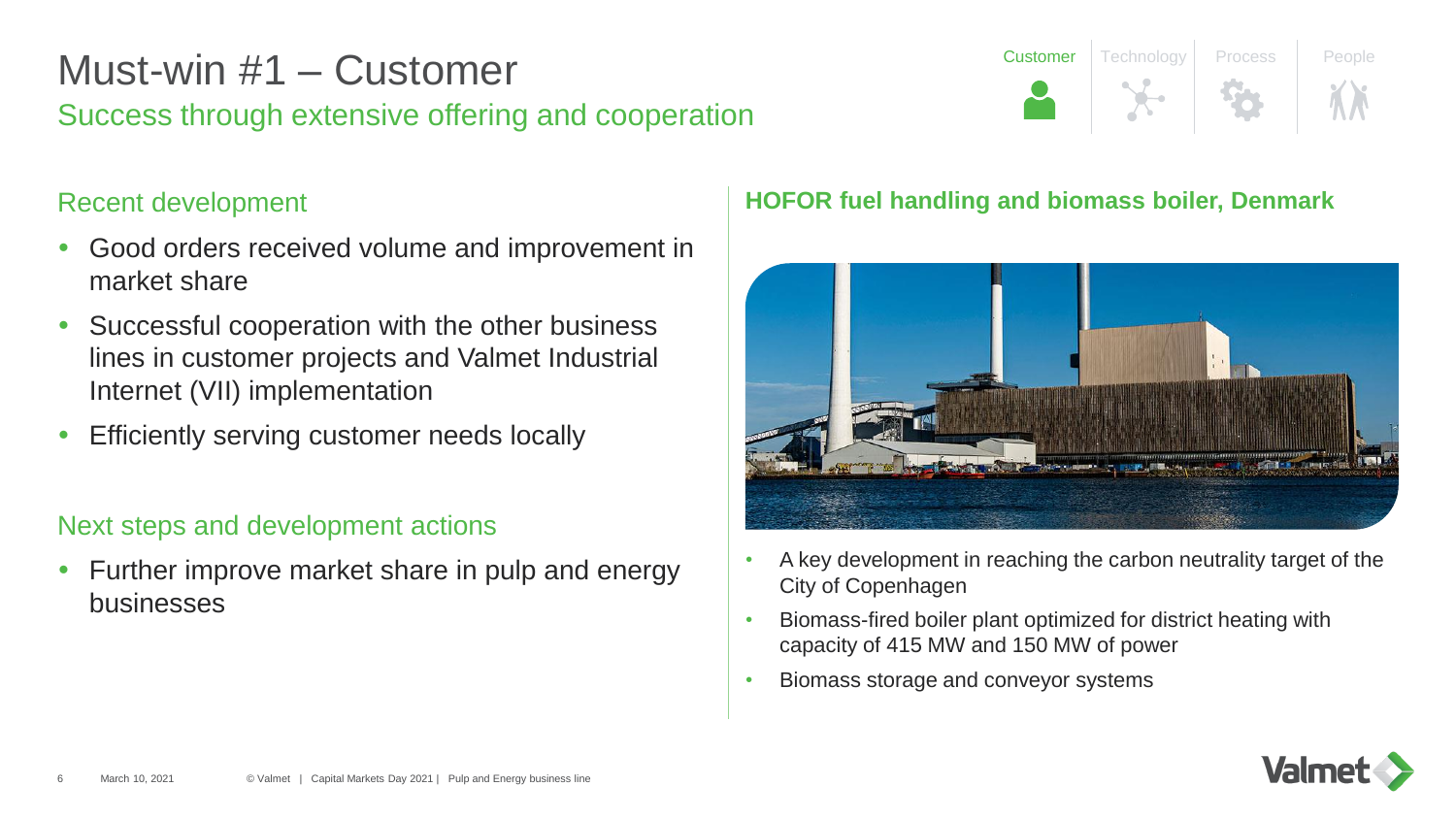# Breakthrough development on multiple fronts Must-win #2 – Technology

### Recent development

- Several orders for new Continuous Cooking G3 technology
- First "recycled textile to dissolving pulp" technology order to Renewcell
- Biomass pretreatment BioTrac technology references for 2nd generation bioethanol in Europe and India
- Industrial Internet applications and solutions supported with remote connections

### Next steps and development actions

- Continued focus on resource efficiency
- Improve competitiveness through modularization

### **Klabin PUMA II, Brazil**



Customer | Technology | Process | People

- Key equipment for Puma II project, including cooking and fiberline, pulp dryer rebuild, kraftliner machine and automation
- Start-up in 2021

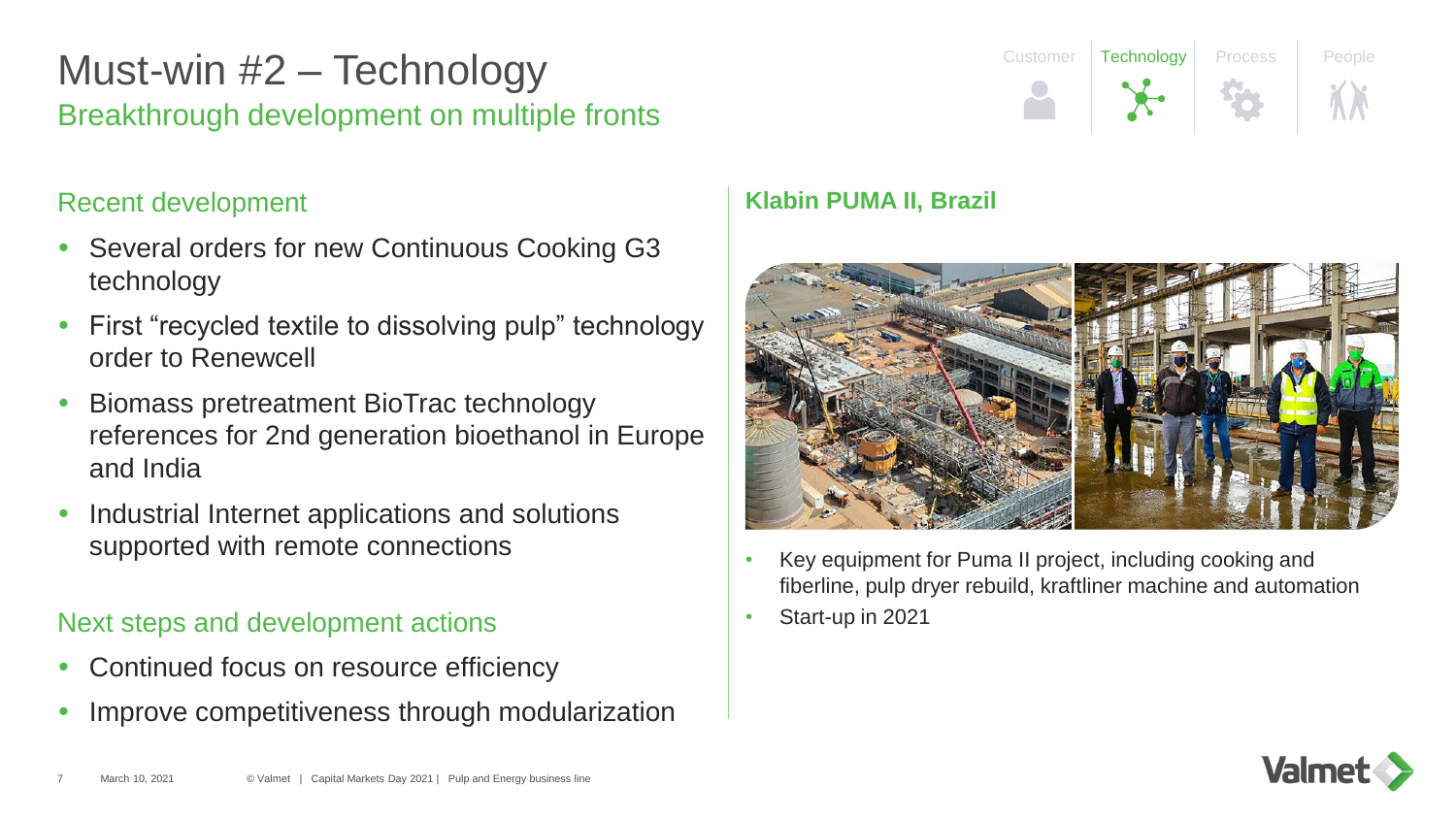## Excellence in executing deliveries Must-win #3 – Process

### Recent development

- Clear improvement in safety performance both for own and contractor employees
- Project management development and training programs continued
- Success in implementing the new ERP

### Next steps and development actions

- Leverage the full potential of new tools in customer support
- Improve contractors' safety performance

# Customer Technology Process People

### **Marine scrubber installations in South Korea**



- Exhaust gas cleaning system (marine scrubbers) for seven new container vessels by Daewoo Shipbuilding and Marine Engineering for Korean Shipping company Hyundai Merchant Marine
- Great cooperation with Valmet area organization all ships delivered according to schedule

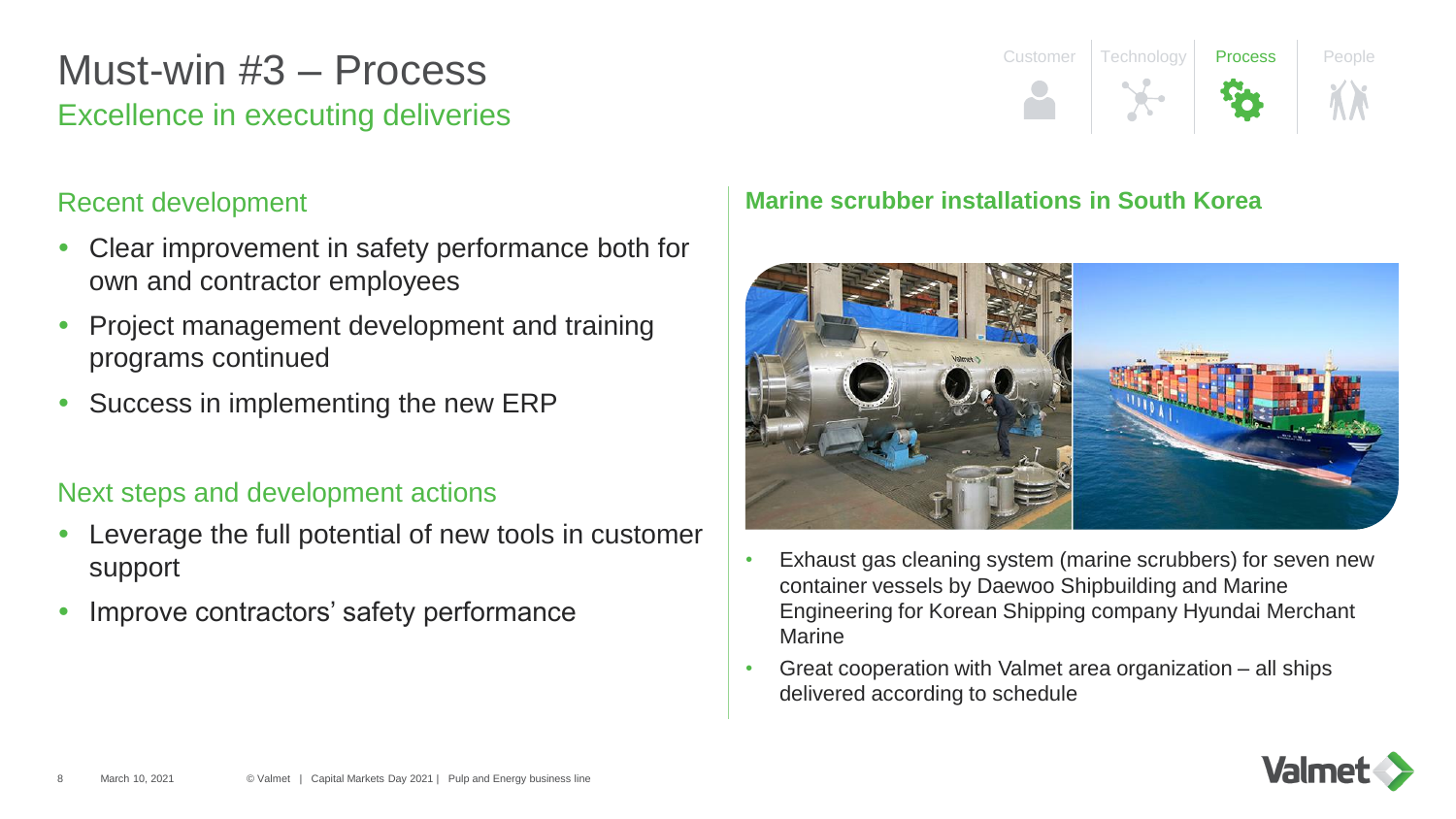# Investing in our people Must-win #4 – People

### Recent development

- Staying safe, operational and efficient during challenging times in 2020
- Strengthened capabilities, role and cooperation with the area organization
- Continued progress and success in internal training

### Next steps and development actions

- Continue competence development and knowledge transfer
- Ensure flexible and efficient resource utilization

# Customer Technology Process **People**

### **Lead Engineer training program**



- Pulp & Energy internal global training program to strengthen engineering competencies
- Arranged 2018–2020 with almost 100 participants from different locations and business units
- Including team work on business challenges together with business sponsors